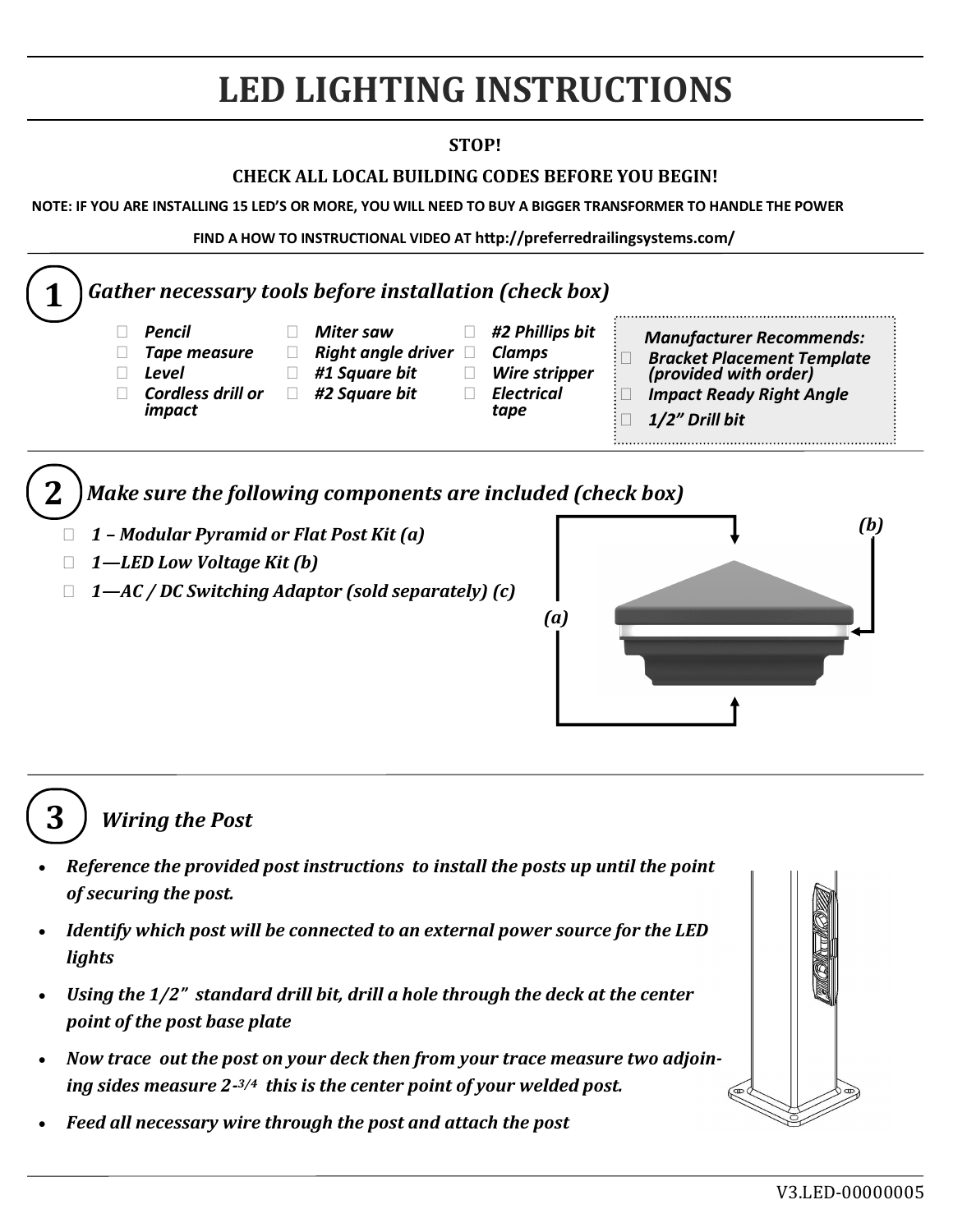## **4** *Wiring the Caps*

- *Reference the provided instructions to install the level brackets into the posts .*
- *Strip the bottom half inch off of the grey wires connected to the Lighted Post Cap.*
- *Strip the bottom half inch off of the wires used to connect to the power source or to the other led's.*
- *The gray stripped white wire from the led is your negative and the all white wire is your positive .*
- *Continue to steps 5 and 6 to continue the install on a level, stair, or multi-angle post section.*



## **5** *Level Railing Wiring Steps*

*If you are going to connect the lighted post cap through a level railing system, these are the steps* 

- *you must follow. Mark drill point at least 1" from all other faces*
- *Using the 1/2" standard drill bit, drill a hole through the center drill point of the top bracket.*
- *Run the wire through the hole created.*
- *Feed the wire through the length of the top rail.*
- *Pull the wire through the opposite hole created.*
- *Snip the wire 3" past the height of the post, strip the last 1/2" off of the wire as shown below*
- *Return to railing assembly unless at final or 15th post cap*



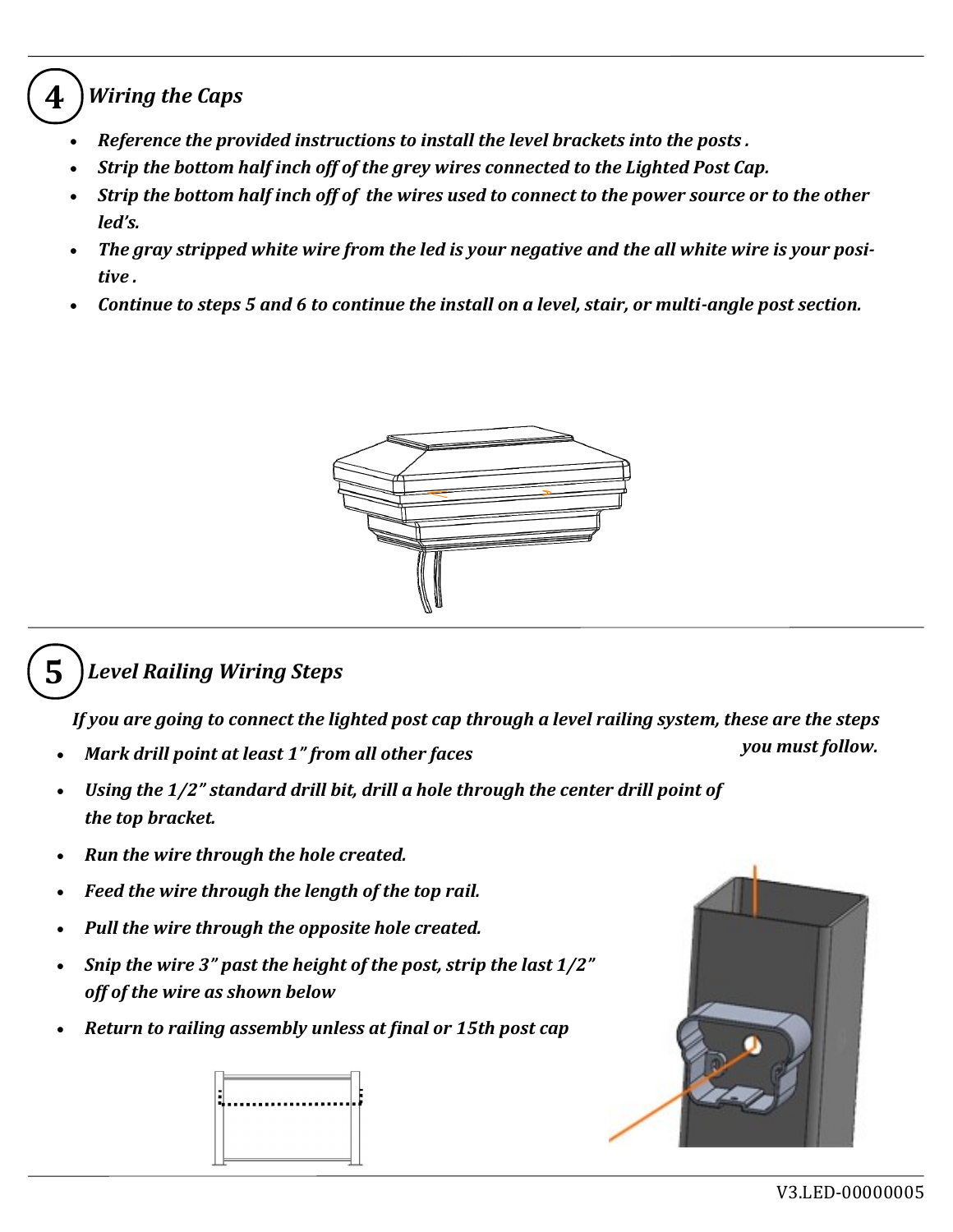**6** *Stair and Multi-Angle Railing Wiring* 

*If you are going to connect the lighted post cap through a stair or multi-angle railing system, these are the steps you must follow.*

- *Run the wire through the deck as in step 3 on both sides of the multi angle or stair sections*
- *Feed the wire through under the deck.*
- *Secure the wire under the stair treads / deck floor.*
- *Feed the wire into the next post, through the hole created in step 5.*
- *Run the wire throughout the height of the post.*
- *Snip the wire 3" past the height of the post, strip the last 1/2" off of the wire, as shown below.*
- *Return to railing assembly unless at final or 15th post cap*